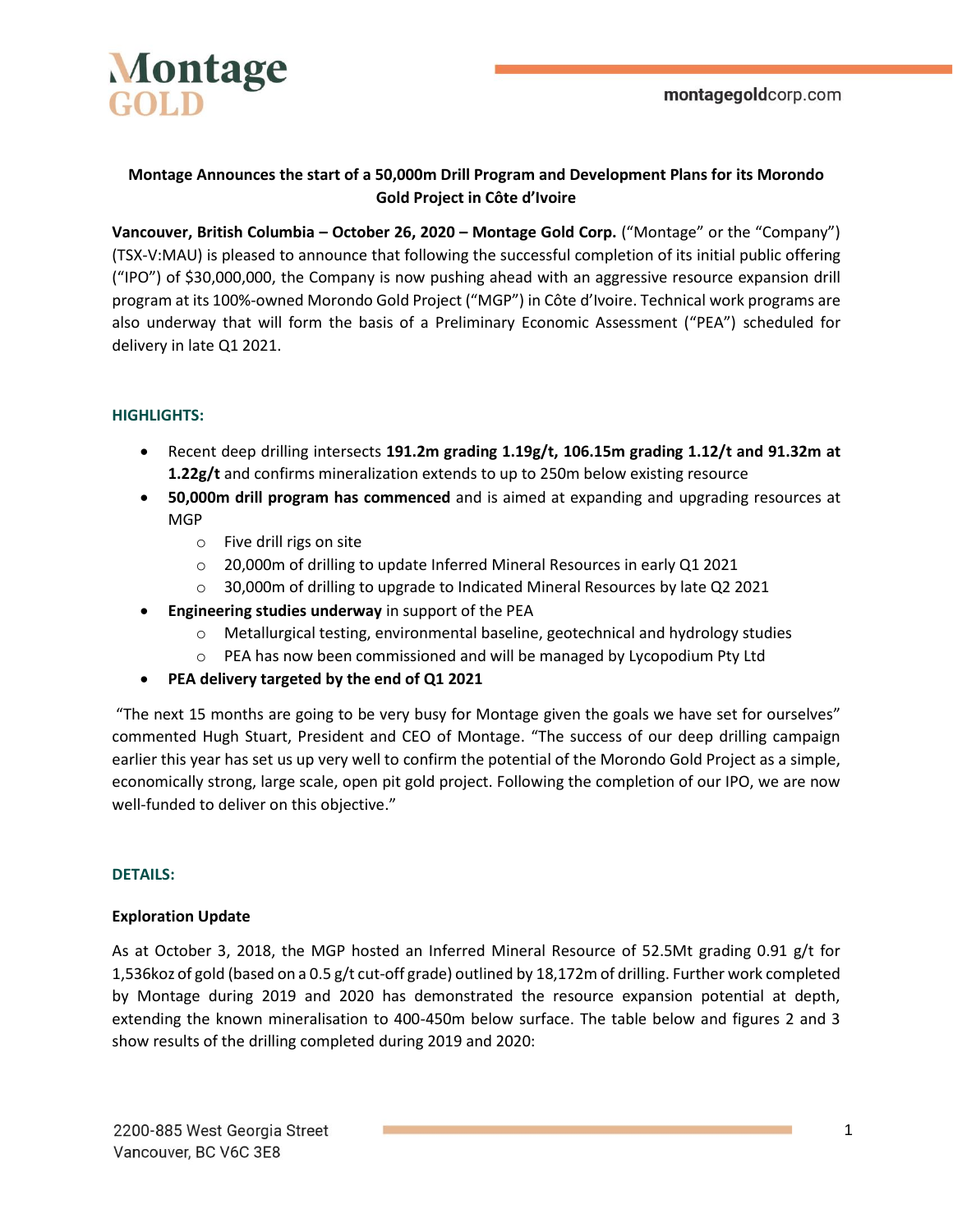| Hole          | Down-hole Intercept (m)  |        |        |        | Au g/t       |
|---------------|--------------------------|--------|--------|--------|--------------|
|               |                          | From   | To     | Length | <b>Uncut</b> |
| MRRD001*      | <b>Mineralised Width</b> | 134.00 | 315.00 | 181.00 | 0.77         |
|               | Including                | 198.35 | 298.60 | 100.25 | 1.05         |
| MRRD002*      | <b>Mineralised Width</b> | 244.35 | 426.16 | 181.81 | 0.81         |
|               | Including                | 334.83 | 426.15 | 91.32  | 1.22         |
| MRRD003A*     | <b>Mineralised Width</b> | 243.00 | 411.30 | 168.30 | 0.60         |
|               | Including                | 243.00 | 290.20 | 47.20  | 0.95         |
|               |                          | 369.35 | 386.00 | 16.65  | 1.27         |
| MRRD004*      | <b>Mineralised Width</b> | 175.60 | 360.25 | 184.65 | 0.57         |
|               | Including                | 175.60 | 182.10 | 6.50   | 1.00         |
|               |                          | 247.00 | 255.70 | 8.70   | 1.24         |
|               |                          | 283.00 | 294.00 | 11.00  | 0.94         |
|               |                          | 310.70 | 348.00 | 37.30  | 1.04         |
| MRRD005*      | Mineralised Width        | 144.00 | 354.00 | 210.00 | 0.54         |
|               | Including                | 259.60 | 284.70 | 25.10  | 1.63         |
|               |                          | 295.00 | 315.00 | 20.00  | 0.73         |
| MRRD006*      | <b>Mineralised Width</b> | 86.10  | 241.00 | 154.90 | 0.77         |
|               | Including                | 86.10  | 126.00 | 39.90  | 0.90         |
|               |                          | 166.00 | 241.00 | 75.00  | 0.91         |
| MRRD007*      | Mineralised Width        | 2.00   | 118.00 | 116.00 | 0.76         |
|               | Including                | 2.00   | 28.00  | 26.00  | 1.35         |
|               |                          | 36.00  | 48.00  | 12.00  | 0.98         |
|               |                          | 73.00  | 83.00  | 10.00  | 1.15         |
|               |                          | 107.00 | 118.00 | 11.00  | 0.78         |
| MDD003        | <b>Mineralised Width</b> | 119.90 | 311.10 | 191.20 | 1.19         |
|               | Including                | 122.00 | 159.70 | 37.70  | 2.03         |
|               |                          | 167.40 | 193.00 | 25.60  | 0.99         |
|               |                          | 203.00 | 223.20 | 20.20  | 0.68         |
|               |                          | 229.45 | 259.50 | 30.05  | 1.29         |
|               |                          | 270.00 | 304.60 | 34.60  | 1.79         |
| MDD004        | <b>Mineralised Width</b> | 366.65 | 569.60 | 202.95 | 0.46         |
|               | Including                | 470.65 | 498.65 | 28.00  | 1.51         |
|               |                          | 522.75 | 531.55 | 8.80   | 0.93         |
| MDD005        | Mineralised Width        | 387.10 | 573.95 | 186.75 | 0.88         |
|               |                          | 387.10 | 417.65 | 30.55  | 0.72         |
|               |                          | 475.80 | 540.40 | 64.70  | 1.89         |
| <b>MDD006</b> | Mineralised Width        | 283.15 | 556.65 | 273.50 | 0.61         |
|               | Including                | 283.15 | 359.00 | 75.85  | 0.84         |
|               |                          | 385.00 | 438.25 | 53.25  | 0.82         |

m.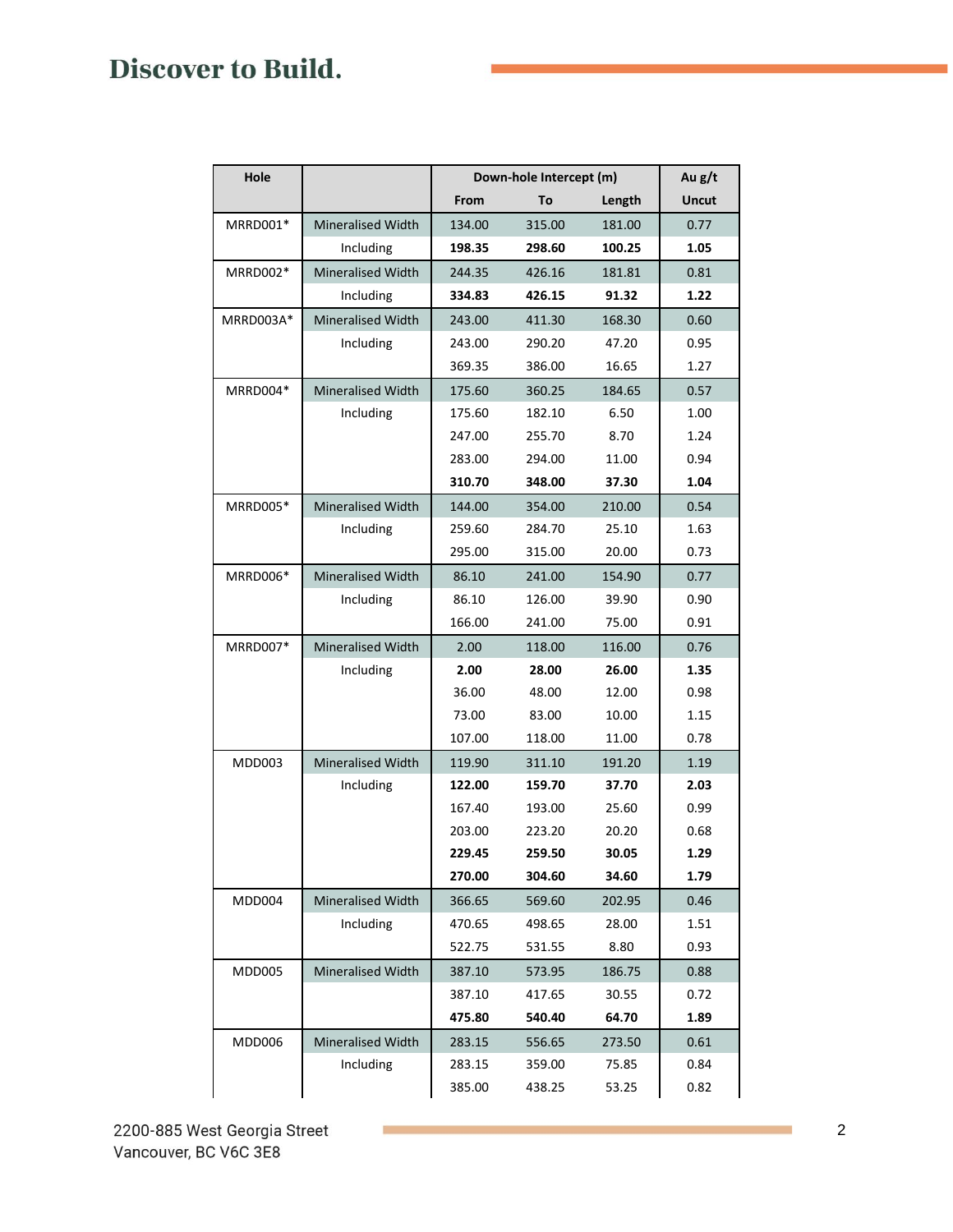|               |                          | 493.25 | 524.00 | 30.75  | 0.59 |
|---------------|--------------------------|--------|--------|--------|------|
| <b>MDD007</b> | <b>Mineralised Width</b> | 199.75 | 250.15 | 50.40  | 0.67 |
|               | Including                | 199.75 | 215.70 | 15.95  | 0.67 |
|               |                          | 231.40 | 247.55 | 16.15  | 0.74 |
| <b>MDD008</b> | <b>Mineralised Width</b> | 208.50 | 405.90 | 197.40 | 0.73 |
|               | Including                | 255.20 | 266.70 | 11.50  | 0.91 |
|               |                          | 288.40 | 405.90 | 117.50 | 1.00 |
| <b>MDD009</b> | <b>Mineralised Width</b> | 175.15 | 441.15 | 266.00 | 0.71 |
|               | Including                | 175.15 | 281.25 | 106.10 | 1.12 |
|               |                          | 288.45 | 319.05 | 30.60  | 0.64 |
|               |                          | 413.20 | 432.65 | 19.45  | 0.72 |
| <b>MDD010</b> | <b>Mineralised Width</b> | 360.00 | 433.30 | 73.30  | 0.43 |
|               | Including                | 360.00 | 368.55 | 8.55   | 1.03 |
|               |                          | 382.60 | 391.15 | 8.55   | 0.57 |
|               |                          | 410.65 | 423.00 | 12.35  | 0.53 |

\* Holes previously released on February 20, 2020

Note: Hole locations are listed in Appendix 1

### **Exploration Plans**

The next 20,000m resource expansion drill program, currently underway, is targeting resource growth from the following areas:

- **At Depth:** Tighter drill spacing to depth will establish continuity of mineralization below the existing resource;
- **Near Surface:** Additional shallow drilling will be conducted to intersect the footwall contact in areas where earlier drilling (from 2018 and prior) ended in mineralization; and
- **Along Strike:** To date, little drilling has been conducted beyond the footprint of the current Inferred Mineral Resource. Drilling will test strike extensions of the mineralization.

This initial phase of drilling is expected to be completed before year-end 2020 and will position Montage to release an updated Inferred Mineral Resource estimate in Q1 2021.

### **Preliminary Economic Assessment Underway**

In parallel with ongoing drilling, Montage has now commissioned a PEA that will be overseen by Lycopodium in Brisbane, Australia employing several international consultants, including: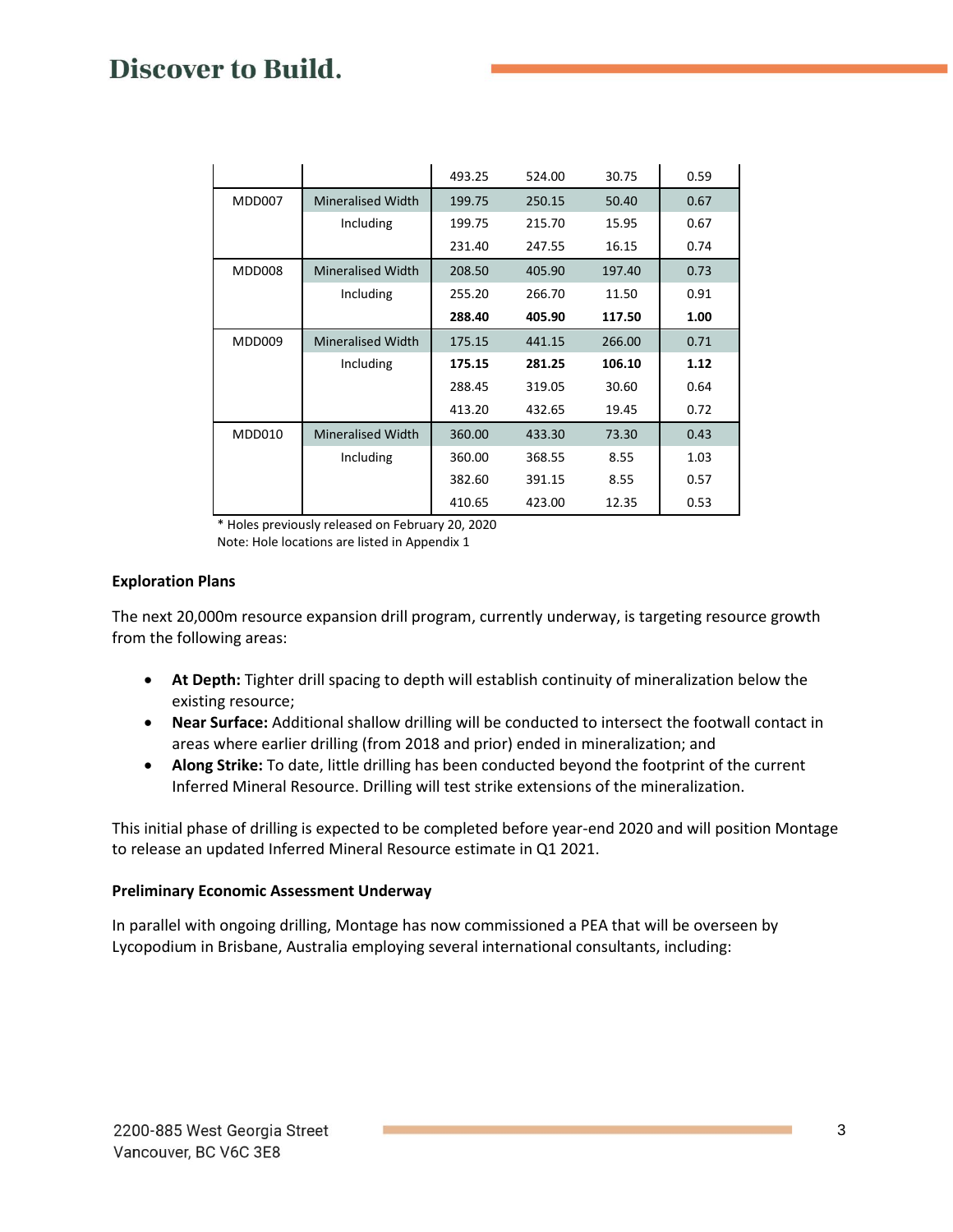| Study                             | <b>Consultant</b>                                     |
|-----------------------------------|-------------------------------------------------------|
| <b>Metallurgical Test Work</b>    | SGS Lakefield, Canada                                 |
| <b>Resource Estimation</b>        | MPR Geological Consultants Pty Ltd., Perth, Australia |
| Geotechnical Study                | SRK, Cardiff, UK                                      |
| <b>Mining Studies</b>             | Carci Consultants, UK                                 |
| <b>Hydrology Study</b>            | GCS Consultants Ltd., RSA                             |
| <b>Tailings and Water Storage</b> | Knight Piesold, Brisbane, Australia                   |
| Environmental                     | Mineesia, UK                                          |

The goal of the PEA is to demonstrate the viability of a large-scale open pit development at the MGP. The Project exhibits a number of characteristics that position it well to achieve this goal, including:

- The primary deposit at MGP, Koné, is characterized by a simple, wide body of mineralisation ideally suited for large scale, low cost, open pit mining;
- Preliminary metallurgical work supports a simple, standard, crush-grind-leach flowsheet;
- A low rock hardness, reducing power consumption
- True widths of mineralization up to 250m and a 45° dip to the west, suggest a very low strip ratio;
- Close proximity to grid power; and
- Strong community support and minimal habitation within the project footprint

The PEA will be based on an upgraded Inferred Mineral Resource and is expected to be completed by late Q1 2021.

### **Future Plans**

Upon completion of the current 20,000m drill program (early Q1 2020) the Company will follow-up with a 30,000m program designed to upgrade estimated Inferred Mineral Resources to the Indicated Mineral Resource category by the end of Q2 2021. This new Indicated resource could then form the basis for a Feasibility Study, expected to be completed by the end of 2021.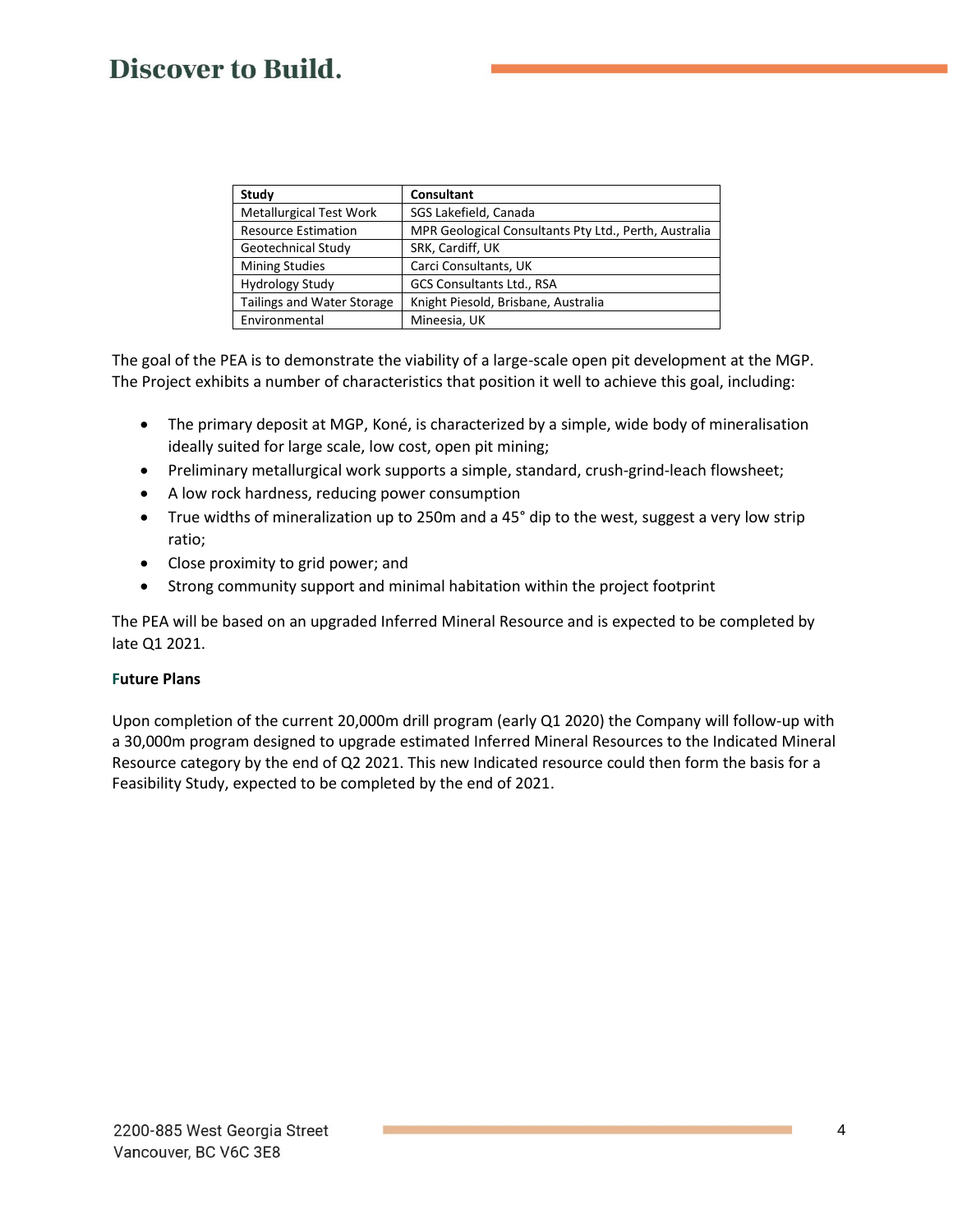#### **ABOUT MONTAGE GOLD CORP.**

**Montage Gold Corp. (TSX-V: MAU)** is a Canadian-based precious metals exploration and development company focused on opportunities in Côte d'Ivoire. The Company's flagship property is the Morondo Gold Project ("MGP"), located in northwest Côte d'Ivoire, which hosts an Inferred Mineral Resource of 52.5Mt grading 0.91 g/t for 1,536koz of gold, based on a 0.5 g/t cutoff grade. Montage has a management team and board with significant experience in discovering and developing gold deposits in Africa.

The Inferred Mineral Resource was estimated using an optimal pit shell generated for constraining Inferred Mineral Resources with dimensions of approximately 1,100 m by 620 m, with a maximum depth of around 260 m, and used a gold price of US\$1,500/oz. See the Company's amended and restated technical report entitled "Amended and Restated NI 43-101 Technical Report for the Morondo Gold Project, Côte d'Ivoire" with an effective date of September 17, 2020, available on SEDAR at [www.sedar.com,](http://www.sedar.com/) which was prepared for the Company by Jonathon Robert Abbott, BASc Appl. Geol, MAIG, of MPR Geological Consultants Pty Ltd. and Remi Bosc, Eurgeol, of Arethuse Geology SARL, who are "qualified persons" and "independent" of Montage within the meanings of NI 43-101.

The technical contents of this release have been approved by Hugh Stuart, BSc, MSc, a Qualified Person pursuant to National Instrument 43-101. Mr. Stuart is the Chief Executive Office of the Company, a Chartered Geologist and a Fellow of the Geological Society of London. Samples used for the results described herein have been prepared and analysed by fire assay using a 50-gram charge at the Bureau Veritas facility in Abidjan, Côte d'Ivoire. Field duplicate samples are taken and blanks and standards are added to every batch submitted.

*Neither the TSX Venture Exchange nor its Regulation Services Provider (as that term is defined in the policies of the TSX Venture Exchange) accepts responsibility for the adequacy or accuracy of this release.*

**For Further Information, Contact:** Adam Spencer Executive Vice President, Corporate Development [aspencer@montagegoldcorp.com](mailto:aspencer@montagegoldcorp.com)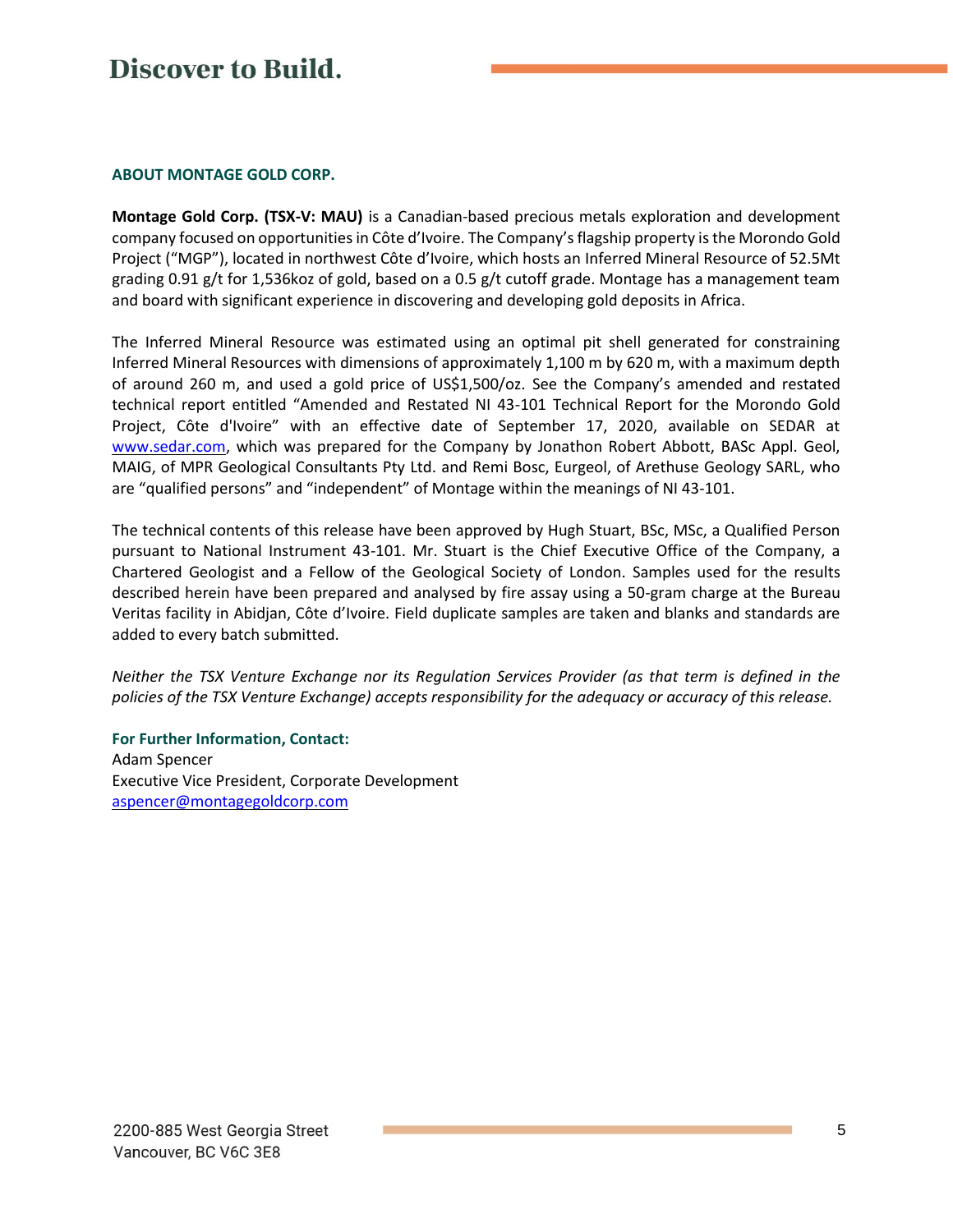**Figure 1:** Koné Prospect Map

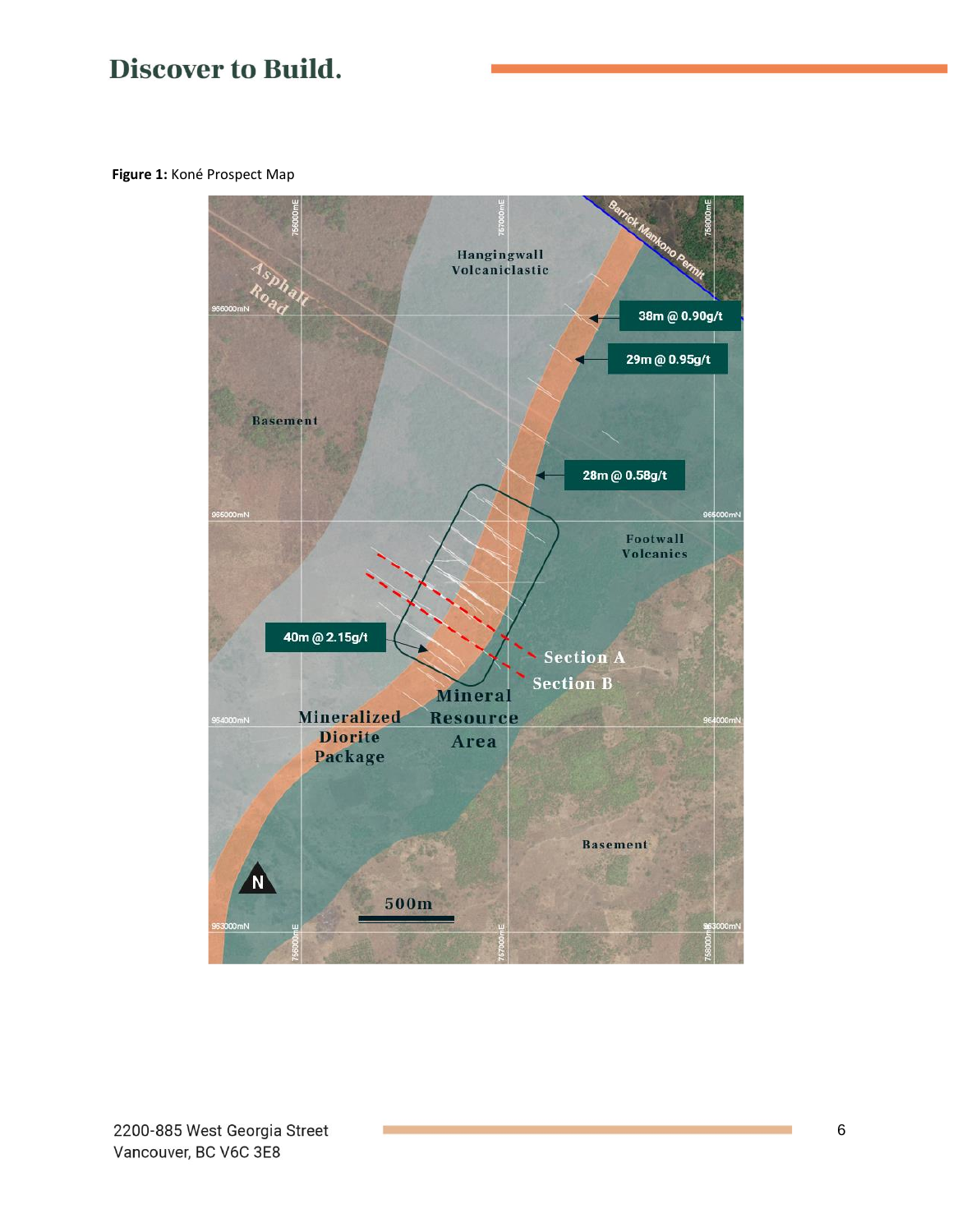**Figure 2:** Cross Section 4800N





#### **Figure 3:** Cross Section 4900N